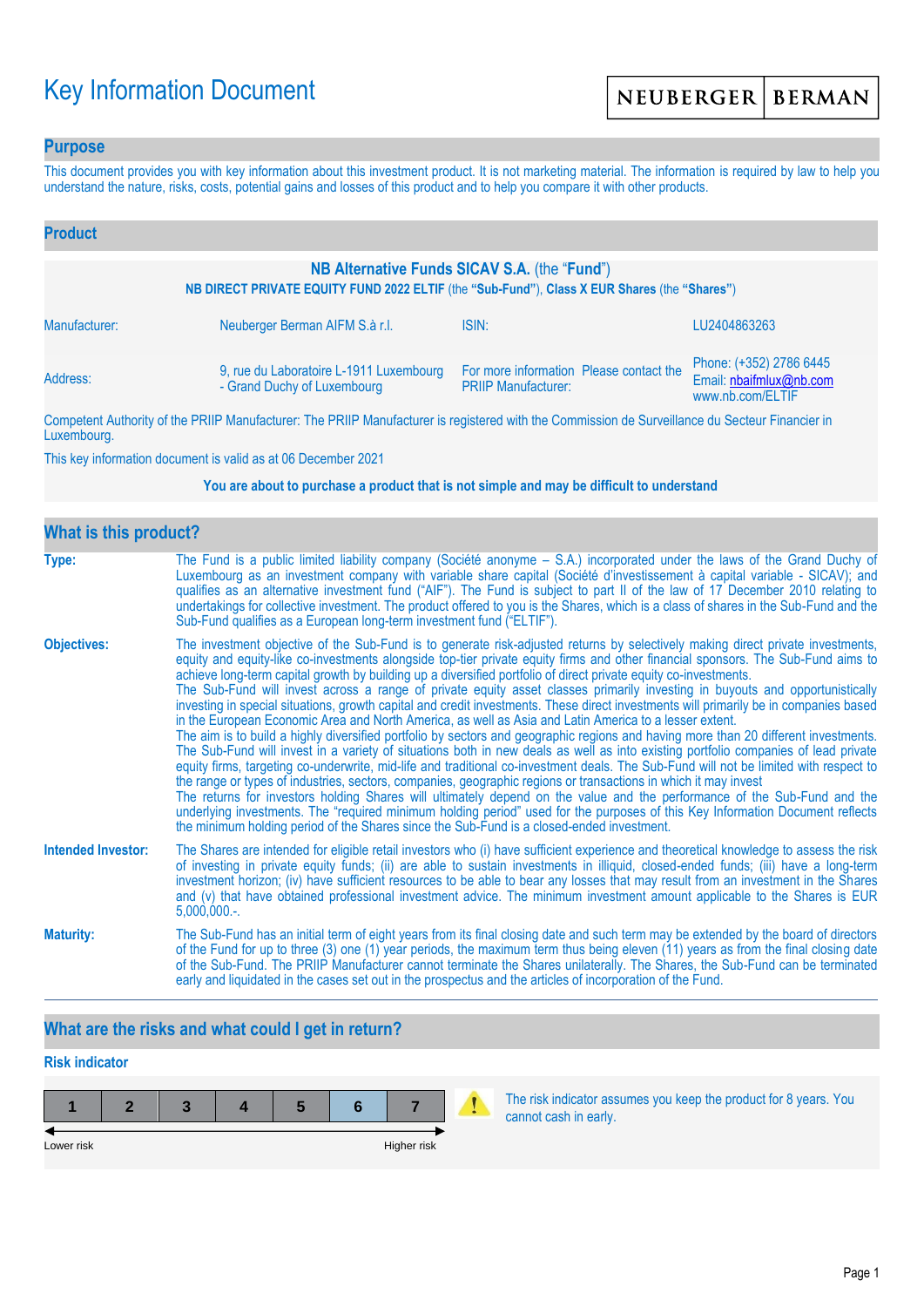The summary risk indicator ("SRI") is a guide to the level of risk of this product compared to other products. It shows how likely it is that the product will lose money because of movements in the markets or because we are not able to pay you. We have classified this product as class 6 out of 7, which is a high risk class. This rates the potential losses from future performance at a high-level, and poor market conditions impact the capacity of the Sub-Fund to pay you. **Be aware of currency risk. In some circumstances, you may receive payments in a different currency, so the final return you will get may depend on the exchange rate between** 

#### **the two currencies. This risk is not considered in the indicator shown above.**

If the currency of the Shares is different from the currency of the Sub-Fund, exchange rate fluctuations will affect the return on investment. Also, the Sub-Fund will make investments in different currencies. This product does not include any protection from future market performance so you could lose some or all of your investment. If the Sub-Fund is not able to pay you what is owed, you could lose your entire investment.

#### **Performance Scenarios**

**Market developments in the future cannot be accurately predicted. The scenarios shown are only an indication of some of the possible outcomes based on recent returns. Actual returns could be lower.**

| Investment 10 000 EUR        |                                     |                                              |
|------------------------------|-------------------------------------|----------------------------------------------|
| <b>Scenarios</b>             |                                     | 8 years<br>(minimum required holding period) |
| <b>Stress Scenario</b>       | What you might get back after costs | 7812.65 EUR                                  |
|                              | Average return each year            | $-3.04%$                                     |
| <b>Unfavourable Scenario</b> | What you might get back after costs | 15 334.21 EUR                                |
|                              | Average return each year            | 5.49%                                        |
| <b>Moderate Scenario</b>     | What you might get back after costs | 17 941.18 EUR                                |
|                              | Average return each year            | 7.58%                                        |
| <b>Favourable Scenario</b>   | What you might get back after costs | 20 769.88 EUR                                |
|                              | Average return each year            | 9.57%                                        |

This table shows the money you could get back over the next 8 years (recommended holding period), under different scenarios, assuming that you invest 10 000 EUR. The scenarios shown illustrate how your investment could perform. You can compare them with the scenarios of other products. The scenarios presented are an estimate of future performance based on evidence from the past on how the value on this investment varies, and are not an exact indicator. What you get will vary depending on how the market performs and how long you keep the product. The stress scenario shows what you might get back in extreme market circumstances, and it does not take into account the situation where we are not able to pay you. The figures shown include all the costs of the product itself, but may not include all the costs you pay to your advisor or distributor. The figures do not take into account your personal tax situation, which may also affect how much you get back.

#### **What happens if Neuberger Berman AIFM S.à r.l. is unable to pay out?**

Losses are not covered by an investor's compensation or guaranteed scheme. The investor may not face a financial loss due to the default of the PRIIP Manufacturer.

Brown Brothers Harriman (Luxembourg) S.C.A (the "Depositary") will perform safekeeping duties for the Fund's assets. In the event of the insolvency of the PRIIP Manufacturer, the Fund's assets in the safekeeping of the Depositary will not be affected. However, in the event of the Depositary's insolvency, or someone acting on its behalf, the Fund may suffer a financial loss. However, this risk is mitigated to a certain extent by the fact the Depositary is required by law and regulation to segregate its own assets from the assets of the Fund. The Depositary will also be liable to the Fund and the investors for any loss arising from, among other things, its negligence, fraud or intentional failure properly to fulfil its obligations (subject to certain limitations).

#### **What are the costs?**

The Reduction In Yield ("RIY") shows what impact the total costs you pay will have on the return you might receive and may reduce the growth of your investment ("Impact on Return"). The total costs take into account one-off, ongoing and incidental costs. The amounts shown below are the cumulative costs of the product itself, at the recommended holding periods. The figures assume that you invest 10 000 EUR. The figures are estimates and may change in the future.

#### **Costs over Time**

The person selling you or advising you about this product may charge you other costs. If so, this person will provide you with information about these costs, and should show you the impact that all costs will have on your investment over time.

| Investment 10 000 EUR           | If you cash in after 8 years |
|---------------------------------|------------------------------|
| <b>Total costs</b>              | 1992.00 EUR                  |
| Impact on return (RIY) per year | 2.49%                        |